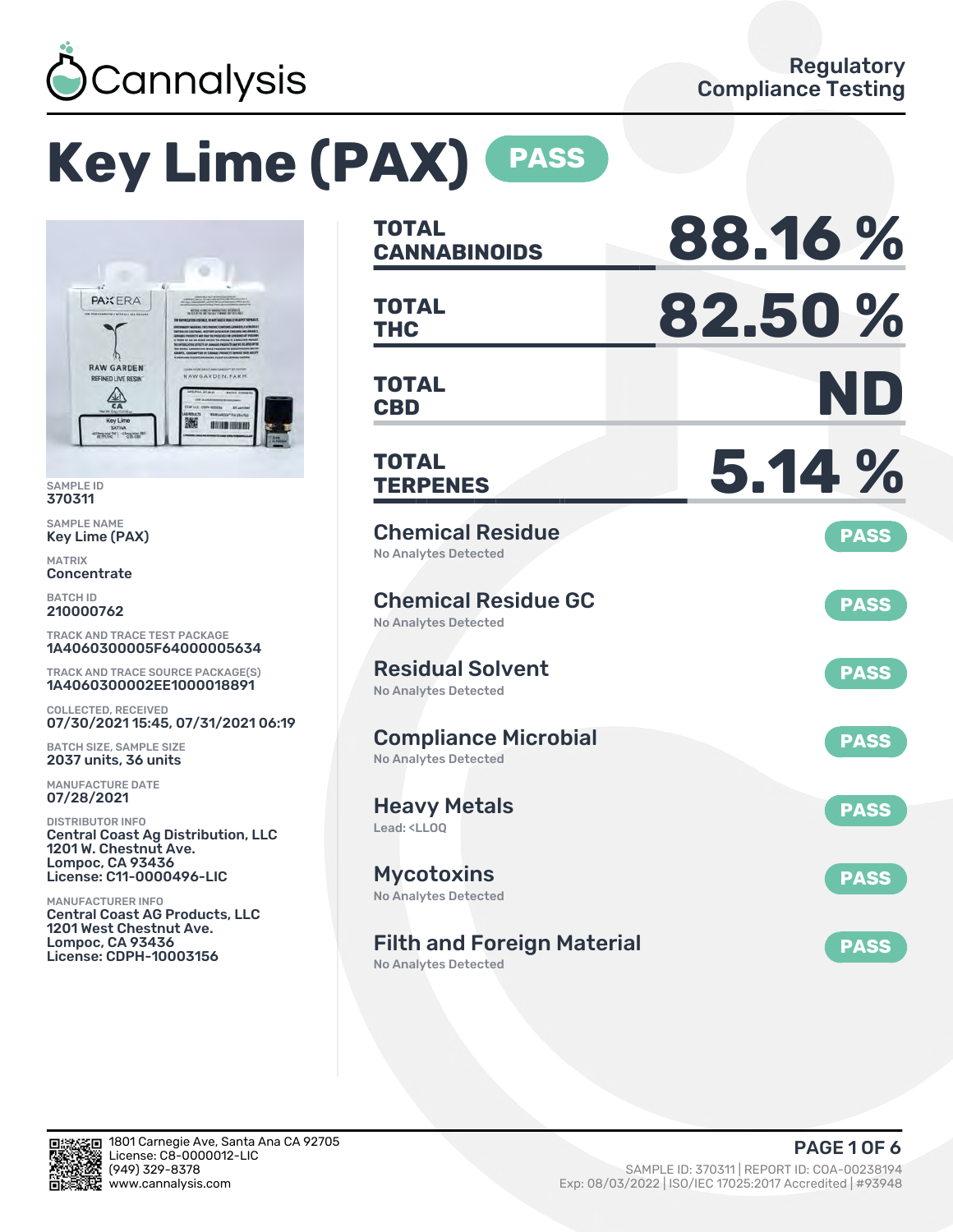

## CANNABINOID ANALYSIS

Total THC,CBD value(s) have been decarboxylated.

| TOTAL THC:          | 825.0 mg/g (82.50 %), 412.5 mg per package |
|---------------------|--------------------------------------------|
| TOTAL CBD:          | ND.                                        |
| TOTAL CANNABINOIDS: | 881.6 mg/g (88.16 %)                       |

UNIT OF MEASUREMENT: Milligrams per Gram(mg/g)

| <b>ANALYTE</b>         | <b>RESULT</b>         | LOD    | <b>LLOO</b> | <b>ANALYTE</b>   | <b>RESULT</b>        | LOD    | <b>LLOO</b> |
|------------------------|-----------------------|--------|-------------|------------------|----------------------|--------|-------------|
| THCa                   | ND                    | 0.2000 | 0.4000      | CBD <sub>v</sub> | <b>ND</b>            | 0.2000 | 0.4000      |
| D9THC                  | 825.0 mg/g (82.50 %)  | 0.2000 | 0.4000      | CBGa             | <b>ND</b>            | 0.2000 | 0.4000      |
| D8THC                  | <b>ND</b>             | 0.2000 | 0.4000      | <b>CBG</b>       | 53.28 mg/g (5.328 %) | 0.2000 | 0.4000      |
| <b>THC<sub>v</sub></b> | 3.303 mg/g (0.3303 %) | 0.2000 | 0.4000      | CBN              | ND.                  | 0.2000 | 0.4000      |
| CBDa                   | <b>ND</b>             | 0.2000 | 0.4000      | CBC              | <b>ND</b>            | 0.2000 | 0.4000      |
| CBD                    | <b>ND</b>             | 0.2000 | 0.4000      |                  |                      |        |             |

#### ADDITIONAL INFORMATION

| Method:              | SOP-TECH-001 | Sample Prepped: 07/31/2021 12:54  | Sample Approved: 08/02/2021 13:42 |                                    |
|----------------------|--------------|-----------------------------------|-----------------------------------|------------------------------------|
| Instrument: UPLC-DAD |              | Sample Analyzed: 07/31/2021 16:00 |                                   | Prep-Analytical Batch: 31517-25643 |



## TERPENE ANALYSIS

| <b>TOTAL TERPENES:</b>                                                        |                                                   | 51.44 mg/g (5.144 %) |                 |  |  |  |  |  |
|-------------------------------------------------------------------------------|---------------------------------------------------|----------------------|-----------------|--|--|--|--|--|
| UNIT OF MEASUREMENT:                                                          | Milligrams per Gram(mg/g)                         |                      |                 |  |  |  |  |  |
| <b>ANALYTE</b>                                                                | <b>RESULT</b>                                     | LOD                  | LL <sub>O</sub> |  |  |  |  |  |
| 3-Carene                                                                      | <b>ND</b>                                         | 1.000                | 2.50            |  |  |  |  |  |
| Alpha cedrene                                                                 | <b>ND</b>                                         | 1.000                | 2.50            |  |  |  |  |  |
| Alpha pinene                                                                  | 5.080 mg/g $(0.5080\%)$                           | 0.1000               | 1.00            |  |  |  |  |  |
| Alpha terpineol                                                               | <lloo< td=""><td>0.3260</td><td>0.65</td></lloo<> | 0.3260               | 0.65            |  |  |  |  |  |
| Beta myrcene                                                                  | 2.983 mg/g $(0.2983\%)$                           | 0.5000               | 1.00            |  |  |  |  |  |
| Borneol                                                                       | <b>ND</b>                                         | 1.000                | 2.50            |  |  |  |  |  |
| Camphor                                                                       | <b>ND</b>                                         | 0.1000               | 0.50            |  |  |  |  |  |
| Cedrol                                                                        | <b>ND</b>                                         | 0.5000               | 1.00            |  |  |  |  |  |
| Cis nerolidol                                                                 | <b>ND</b>                                         | 2.500                | 5.00            |  |  |  |  |  |
| Fenchol                                                                       | <lloq< td=""><td>0.5000</td><td>1.00</td></lloq<> | 0.5000               | 1.00            |  |  |  |  |  |
| Gamma terpinene                                                               | $<$ LLOO                                          | 0.1000               | 0.50            |  |  |  |  |  |
| Geranyl acetate                                                               | <b>ND</b>                                         | 0.1000               | 0.50            |  |  |  |  |  |
| Isoborneol                                                                    | <b>ND</b>                                         | 0.5000               | 1.00            |  |  |  |  |  |
| Limonene                                                                      | 7.707 mg/g (0.7707 %)                             | 0.5000               | 2.50            |  |  |  |  |  |
| Menthol                                                                       | <b>ND</b>                                         | 1.000                | 2.50            |  |  |  |  |  |
| Ocimene <sub>2</sub>                                                          | 2.786 mg/g (0.2786 %)                             | 0.3450               | 1.725           |  |  |  |  |  |
| P-mentha-1,5-diene <lloq< td=""><td></td><td>0.5000</td><td>1.00</td></lloq<> |                                                   | 0.5000               | 1.00            |  |  |  |  |  |
| Sabinene                                                                      | <b>ND</b>                                         | 0.5000               | 1.00            |  |  |  |  |  |
| Trans beta farnesene ND                                                       |                                                   | 2.500                | 5.00            |  |  |  |  |  |
| Trans nerolidol                                                               | <b>ND</b>                                         | 0.5000               | 2.50            |  |  |  |  |  |
|                                                                               |                                                   |                      |                 |  |  |  |  |  |

| ANALYTE                                                                                                                                         | <b>RESULT</b>                                                                                                                                          | LOD    | LLOQ   | ANALYTE             | <b>RESULT</b>                                       | LOD    | <b>LLOQ</b> |
|-------------------------------------------------------------------------------------------------------------------------------------------------|--------------------------------------------------------------------------------------------------------------------------------------------------------|--------|--------|---------------------|-----------------------------------------------------|--------|-------------|
| 3-Carene                                                                                                                                        | ND                                                                                                                                                     | 1.000  | 2.500  | Alpha bisabolol     | <ll0q< td=""><td>0.1000</td><td>0.5000</td></ll0q<> | 0.1000 | 0.5000      |
| Alpha cedrene                                                                                                                                   | <b>ND</b>                                                                                                                                              | 1.000  | 2.500  | Alpha humulene      | 1.417 mg/g $(0.1417%)$                              | 0.5000 | 1.000       |
| Alpha pinene                                                                                                                                    | 5.080 mg/g $(0.5080\%)$                                                                                                                                | 0.1000 | 1.000  | Alpha terpinene     | <ll0q< td=""><td>0.5000</td><td>1.000</td></ll0q<>  | 0.5000 | 1.000       |
| Alpha terpineol                                                                                                                                 | <lloq< td=""><td>0.3260</td><td>0.6520</td><td>Beta caryophyllene</td><td>6.034 mg/g <math>(0.6034\%)</math></td><td>0.5000</td><td>1.000</td></lloq<> | 0.3260 | 0.6520 | Beta caryophyllene  | 6.034 mg/g $(0.6034\%)$                             | 0.5000 | 1.000       |
| Beta myrcene                                                                                                                                    | 2.983 mg/g (0.2983 %)                                                                                                                                  | 0.5000 | 1.000  | Beta pinene         | 3.522 mg/g (0.3522 %)                               | 0.6070 | 1.214       |
| Borneol                                                                                                                                         | <b>ND</b>                                                                                                                                              | 1.000  | 2.500  | Camphene            | <b>ND</b>                                           | 0.5000 | 1.000       |
| Camphor                                                                                                                                         | <b>ND</b>                                                                                                                                              | 0.1000 | 0.5000 | Caryophyllene oxide | <b>ND</b>                                           | 0.5000 | 2.500       |
| Cedrol                                                                                                                                          | <b>ND</b>                                                                                                                                              | 0.5000 | 1.000  | Cis geraniol        | <b>ND</b>                                           | 1.000  | 2.500       |
| Cis nerolidol                                                                                                                                   | <b>ND</b>                                                                                                                                              | 2.500  | 5.000  | Eucalyptol          | <b>ND</b>                                           | 0.1000 | 0.5000      |
| Fenchol                                                                                                                                         | <lloq< td=""><td>0.5000</td><td>1.000</td><td>Fenchone</td><td><ll0q< td=""><td>0.1000</td><td>0.5000</td></ll0q<></td></lloq<>                        | 0.5000 | 1.000  | Fenchone            | <ll0q< td=""><td>0.1000</td><td>0.5000</td></ll0q<> | 0.1000 | 0.5000      |
| Gamma terpinene                                                                                                                                 | <ll0q< td=""><td>0.1000</td><td>0.5000</td><td>Gamma terpineol</td><td><b>ND</b></td><td>0.2090</td><td>0.5230</td></ll0q<>                            | 0.1000 | 0.5000 | Gamma terpineol     | <b>ND</b>                                           | 0.2090 | 0.5230      |
| Geranyl acetate                                                                                                                                 | ND.                                                                                                                                                    | 0.1000 | 0.5000 | Guaiol              | <b>ND</b>                                           | 2.500  | 5.000       |
| Isoborneol                                                                                                                                      | ND                                                                                                                                                     | 0.5000 | 1.000  | Isopulegol          | <b>ND</b>                                           | 2.500  | 5.000       |
| Limonene                                                                                                                                        | 7.707 mg/g (0.7707 %)                                                                                                                                  | 0.5000 | 2.500  | Linalool            | <b>ND</b>                                           | 0.5000 | 1.000       |
| Menthol                                                                                                                                         | <b>ND</b>                                                                                                                                              | 1.000  | 2.500  | Ocimene 1           | <b>ND</b>                                           | 0.1550 | 0.3100      |
| Ocimene 2                                                                                                                                       | 2.786 mg/g (0.2786 %)                                                                                                                                  | 0.3450 | 1.725  | P-cymene            | <b>ND</b>                                           | 0.5230 | 1.045       |
| P-mentha-1,5-diene <ll0q< td=""><td></td><td>0.5000</td><td>1.000</td><td>Pulegone</td><td><b>ND</b></td><td>0.1000</td><td>0.5000</td></ll0q<> |                                                                                                                                                        | 0.5000 | 1.000  | Pulegone            | <b>ND</b>                                           | 0.1000 | 0.5000      |
| Sabinene                                                                                                                                        | <b>ND</b>                                                                                                                                              | 0.5000 | 1.000  | Terpinolene         | 21.91 mg/g (2.191 %)                                | 0.1000 | 0.5000      |
| Trans beta farnesene ND                                                                                                                         |                                                                                                                                                        | 2.500  | 5.000  | Trans geraniol      | <b>ND</b>                                           | 0.5000 | 2.500       |
| Trans nerolidol                                                                                                                                 | <b>ND</b>                                                                                                                                              | 0.5000 | 2.500  | Valencene           | <b>ND</b>                                           | 0.5000 | 1.000       |
|                                                                                                                                                 |                                                                                                                                                        |        |        |                     |                                                     |        |             |

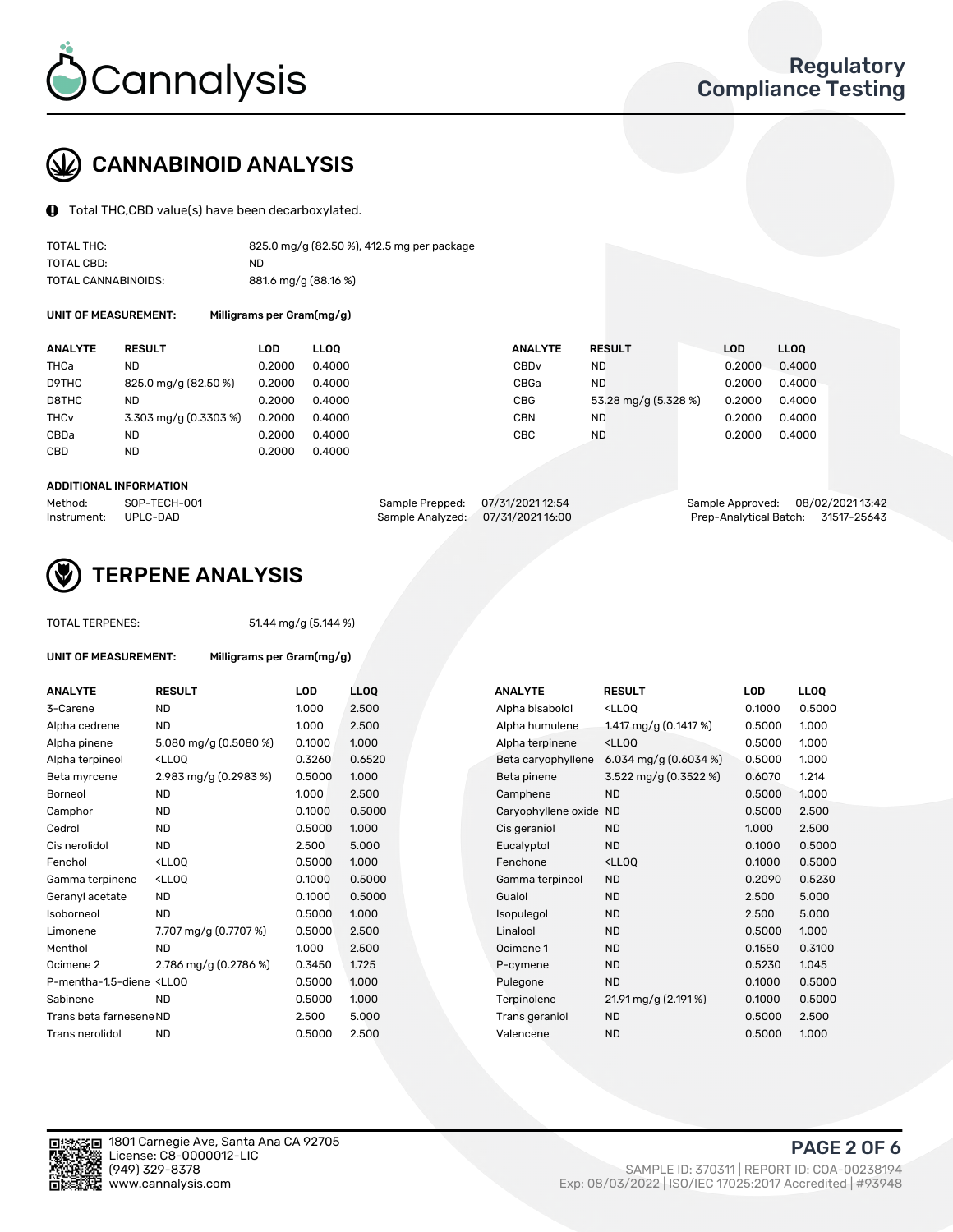

## Regulatory Compliance Testing

#### ADDITIONAL INFORMATION

Method: SOP-TECH-027 Sample Prepped: 07/31/2021 13:03 Sample Approved: 08/02/2021 09:57 Prep-Analytical Batch: 31516-25634



CHEMICAL RESIDUE ANALYSIS PASS

UNIT OF MEASUREMENT: Micrograms per Gram(ug/g)

| <b>ANALYTE</b>    | <b>RESULT</b> | LOD    | <b>LLOQ</b> | <b>ACTION LEVEL</b> |      | <b>ANALYTE</b>      | <b>RESULT</b> | LOD    | <b>LLOQ</b> | <b>ACTION LEVEL</b> |      |
|-------------------|---------------|--------|-------------|---------------------|------|---------------------|---------------|--------|-------------|---------------------|------|
| Abamectin         | <b>ND</b>     | 0.0200 | 0.0400      | 0.1000              | Pass | Acephate            | <b>ND</b>     | 0.0200 | 0.0400      | 0.1000              | Pass |
| Acequinocyl       | <b>ND</b>     | 0.0200 | 0.0400      | 0.1000              | Pass | Acetamiprid         | <b>ND</b>     | 0.0200 | 0.0400      | 0.1000              | Pass |
| Aldicarb          | <b>ND</b>     | 0.0200 | 0.0400      | 0.0                 | Pass | Azoxystrobin        | <b>ND</b>     | 0.0200 | 0.0400      | 0.1000              | Pass |
| Bifenazate        | <b>ND</b>     | 0.0200 | 0.0400      | 0.1000              | Pass | <b>Bifenthrin</b>   | <b>ND</b>     | 0.0200 | 0.0400      | 3.000               | Pass |
| <b>Boscalid</b>   | <b>ND</b>     | 0.0200 | 0.0400      | 0.1000              | Pass | Carbarvl            | <b>ND</b>     | 0.0200 | 0.0400      | 0.5000              | Pass |
| Carbofuran        | <b>ND</b>     | 0.0200 | 0.0400      | 0.0                 | Pass | Chlorantraniliprole | <b>ND</b>     | 0.0200 | 0.0400      | 10.00               | Pass |
| Clofentezine      | <b>ND</b>     | 0.0200 | 0.0400      | 0.1000              | Pass | Coumaphos           | <b>ND</b>     | 0.0200 | 0.0400      | 0.0                 | Pass |
| Cyfluthrin        | <b>ND</b>     | 0.4000 | 1.000       | 2.000               | Pass | Cypermethrin        | <b>ND</b>     | 0.4000 | 1.000       | 1.000               | Pass |
| Daminozide        | <b>ND</b>     | 0.0200 | 0.0400      | 0.0                 | Pass | Diazinon            | <b>ND</b>     | 0.0200 | 0.0400      | 0.1000              | Pass |
| <b>Dichlorvos</b> | <b>ND</b>     | 0.0200 | 0.0400      | 0.0                 | Pass | Dimethoate          | <b>ND</b>     | 0.0200 | 0.0400      | 0.0                 | Pass |
| Dimethomorph      | <b>ND</b>     | 0.0200 | 0.0400      | 2.000               | Pass | <b>Ethoprophos</b>  | <b>ND</b>     | 0.0200 | 0.0400      | 0.0                 | Pass |
| Etofenprox        | <b>ND</b>     | 0.0200 | 0.0400      | 0.0                 | Pass | Etoxazole           | <b>ND</b>     | 0.0200 | 0.0400      | 0.1000              | Pass |
| Fenhexamid        | <b>ND</b>     | 0.0200 | 0.0400      | 0.1000              | Pass | Fenoxycarb          | <b>ND</b>     | 0.0200 | 0.0400      | 0.0                 | Pass |
| Fenpyroximate     | <b>ND</b>     | 0.0200 | 0.0400      | 0.1000              | Pass | Fipronil            | <b>ND</b>     | 0.0400 | 0.1000      | 0.0                 | Pass |
| Flonicamid        | <b>ND</b>     | 0.0200 | 0.0400      | 0.1000              | Pass | Fludioxonil         | <b>ND</b>     | 0.0200 | 0.0400      | 0.1000              | Pass |
| Hexythiazox       | <b>ND</b>     | 0.0200 | 0.0400      | 0.1000              | Pass | Imazalil            | <b>ND</b>     | 0.0200 | 0.0400      | 0.0                 | Pass |
| Imidacloprid      | <b>ND</b>     | 0.0200 | 0.0400      | 5.000               | Pass | Kresoxim methyl     | <b>ND</b>     | 0.0200 | 0.0400      | 0.1000              | Pass |
| Malathion         | <b>ND</b>     | 0.0200 | 0.0400      | 0.5000              | Pass | Metalaxyl           | <b>ND</b>     | 0.0200 | 0.0400      | 2.000               | Pass |
| Methiocarb        | <b>ND</b>     | 0.0200 | 0.0400      | 0.0                 | Pass | Methomyl            | <b>ND</b>     | 0.0200 | 0.0400      | 1.000               | Pass |
| Mevinphos         | <b>ND</b>     | 0.0200 | 0.0400      | 0.0                 | Pass | Myclobutanil        | <b>ND</b>     | 0.0200 | 0.0400      | 0.1000              | Pass |
| Naled             | <b>ND</b>     | 0.0200 | 0.0400      | 0.1000              | Pass | Oxamyl              | <b>ND</b>     | 0.0200 | 0.0400      | 0.5000              | Pass |
| Paclobutrazol     | <b>ND</b>     | 0.0200 | 0.0400      | 0.0                 | Pass | Permethrins         | <b>ND</b>     | 0.0400 | 0.1000      | 0.5000              | Pass |
| Phosmet           | <b>ND</b>     | 0.0200 | 0.0400      | 0.1000              | Pass | Piperonyl butoxide  | <b>ND</b>     | 0.0200 | 0.0400      | 3.000               | Pass |
| Prallethrin       | <b>ND</b>     | 0.0200 | 0.0400      | 0.1000              | Pass | Propiconazole       | <b>ND</b>     | 0.0200 | 0.0400      | 0.1000              | Pass |
| Propoxur          | <b>ND</b>     | 0.0200 | 0.0400      | 0.0                 | Pass | Pyrethrins          | <b>ND</b>     | 0.0200 | 0.0400      | 0.5000              | Pass |
| Pyridaben         | <b>ND</b>     | 0.0200 | 0.0400      | 0.1000              | Pass | Spinetoram          | <b>ND</b>     | 0.0200 | 0.0400      | 0.1000              | Pass |
| Spinosad          | <b>ND</b>     | 0.0300 | 0.0700      | 0.1000              | Pass | Spiromesifen        | <b>ND</b>     | 0.0200 | 0.0400      | 0.1000              | Pass |
| Spirotetramat     | <b>ND</b>     | 0.0200 | 0.0400      | 0.1000              | Pass | Spiroxamine         | <b>ND</b>     | 0.0200 | 0.0400      | 0.0                 | Pass |
| Tebuconazole      | <b>ND</b>     | 0.0200 | 0.0400      | 0.1000              | Pass | Thiacloprid         | <b>ND</b>     | 0.0200 | 0.0400      | 0.0                 | Pass |
| Thiamethoxam      | <b>ND</b>     | 0.0200 | 0.0400      | 5.000               | Pass | Trifloxystrobin     | <b>ND</b>     | 0.0200 | 0.0400      | 0.1000              | Pass |

#### ADDITIONAL INFORMATION

Method: SOP-TECH-002 Sample Prepped: 07/31/2021 12:53 Sample Approved: 08/03/2021 09:22<br>Instrument: LC-MS/MS Sample Analyzed: 07/31/2021 12:55 Prep-Analytical Batch: 31513-25632 Prep-Analytical Batch: 31513-25632

PAGE 3 OF 6

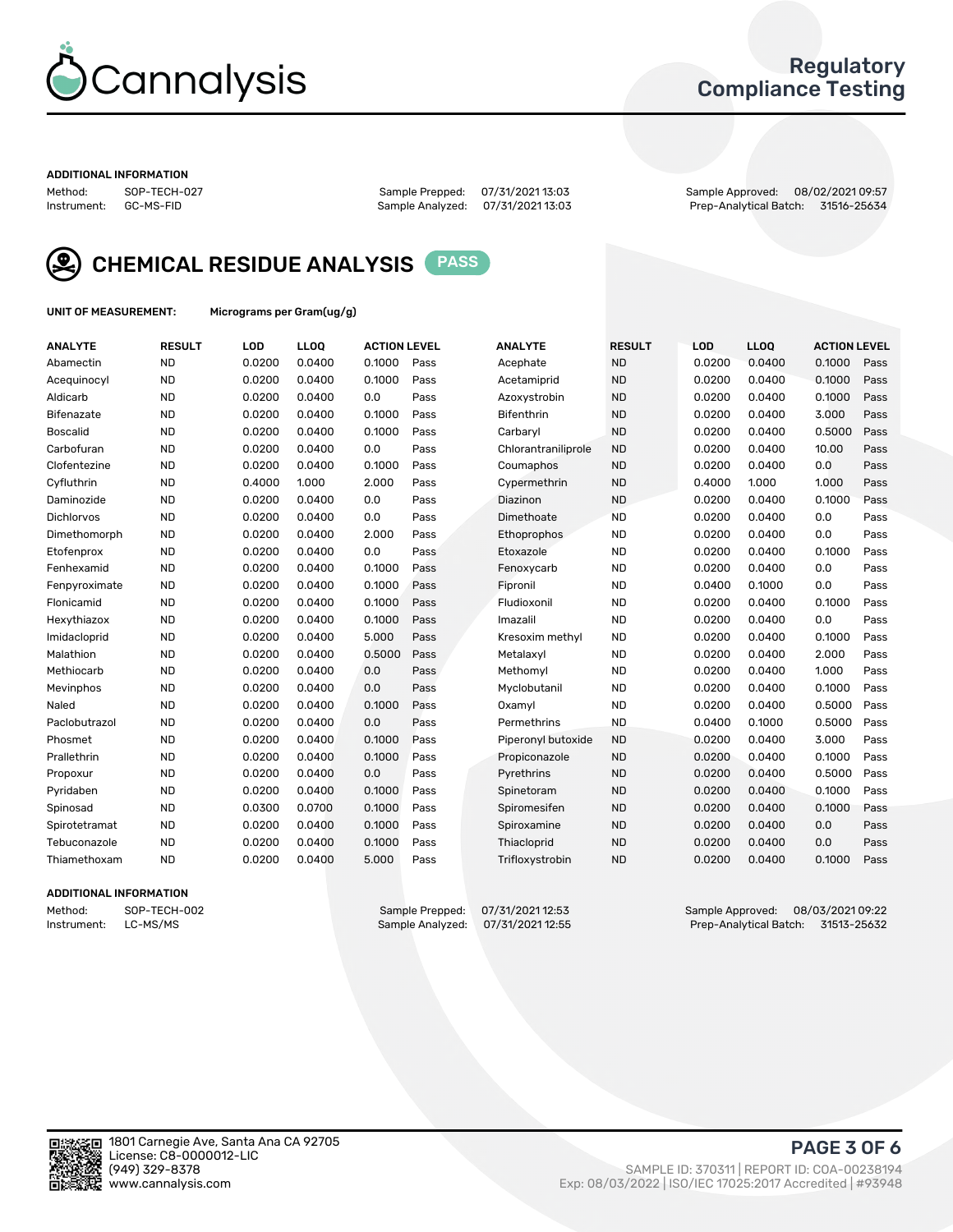

## CHEMICAL RESIDUE GC ANALYSIS PASS

| UNIT OF MEASUREMENT: | Microgra |
|----------------------|----------|
|----------------------|----------|

ams per Gram(ug/g)

| <b>ANALYTE</b>         | <b>RESULT</b> | LOD    | <b>LLOO</b> | <b>ACTION LEVEL</b> |                  | <b>ANALYTE</b>   | <b>RESULT</b> | LOD              | <b>LLOO</b>            | <b>ACTION LEVEL</b> |      |
|------------------------|---------------|--------|-------------|---------------------|------------------|------------------|---------------|------------------|------------------------|---------------------|------|
| Captan                 | <b>ND</b>     | 0.1000 | 0.2000      | 0.7000              | Pass             | Chlordane        | <b>ND</b>     | 0.0109           | 0.0136                 | 0.0                 | Pass |
| Methyl parathion       | <b>ND</b>     | 0.0400 | 0.1000      | 0.0                 | Pass             | <b>PCNB</b>      | <b>ND</b>     | 0.0200           | 0.0400                 | 0.1000              | Pass |
| Chlorfenapyr           | <b>ND</b>     | 0.0800 | 0.1000      | 0.0                 | Pass             | Chlorpyrifos     | <b>ND</b>     | 0.0800           | 0.1000                 | 0.0                 | Pass |
|                        |               |        |             |                     |                  |                  |               |                  |                        |                     |      |
| ADDITIONAL INFORMATION |               |        |             |                     |                  |                  |               |                  |                        |                     |      |
| Method:                | SOP-TECH-010  |        |             |                     | Sample Prepped:  | 07/31/2021 12:54 |               | Sample Approved: |                        | 08/03/2021 06:57    |      |
| Instrument:            | GC-MS/MS      |        |             |                     | Sample Analyzed: | 07/31/2021 12:56 |               |                  | Prep-Analytical Batch: | 31514-25633         |      |
|                        |               |        |             |                     |                  |                  |               |                  |                        |                     |      |

## RESIDUAL SOLVENT ANALYSIS PASS

UNIT OF MEASUREMENT: Micrograms per Gram(ug/g)

| <b>ANALYTE</b>    | <b>RESULT</b> | LOD    | <b>LLOO</b> | <b>ACTION LEVEL</b> |      | <b>ANALYTE</b>     | <b>RESULT</b> | LOD    | LLOO  | <b>ACTION LEVEL</b> |      |
|-------------------|---------------|--------|-------------|---------------------|------|--------------------|---------------|--------|-------|---------------------|------|
| Acetone           | <b>ND</b>     | 50.00  | 100.0       | 5000                | Pass | Acetonitrile       | <b>ND</b>     | 50.00  | 100.0 | 410.0               | Pass |
| Benzene           | <b>ND</b>     | 0.5000 | 1.000       | 1.000               | Pass | <b>Butane</b>      | <b>ND</b>     | 50.00  | 100.0 | 5000                | Pass |
| Chloroform        | <b>ND</b>     | 0.5000 | 1.000       | 1.000               | Pass | Ethanol            | <b>ND</b>     | 50.00  | 100.0 | 5000                | Pass |
| Ethyl Acetate     | <b>ND</b>     | 50.00  | 100.0       | 5000                | Pass | <b>Ethyl Ether</b> | <b>ND</b>     | 50.00  | 100.0 | 5000                | Pass |
| Ethylene oxide    | <b>ND</b>     | 0.5000 | 1.000       | 1.000               | Pass | Heptane            | <b>ND</b>     | 50.00  | 100.0 | 5000                | Pass |
| Hexane            | <b>ND</b>     | 50.00  | 100.0       | 290.0               | Pass | Isopropyl Alcohol  | <b>ND</b>     | 50.00  | 100.0 | 5000                | Pass |
| Methanol          | <b>ND</b>     | 50.00  | 100.0       | 3000                | Pass | Methylene chloride | <b>ND</b>     | 0.5000 | 1.000 | 1.000               | Pass |
| Pentane           | <b>ND</b>     | 50.00  | 100.0       | 5000                | Pass | Propane            | <b>ND</b>     | 50.00  | 200.0 | 5000                | Pass |
| Toluene           | <b>ND</b>     | 50.00  | 100.0       | 890.0               | Pass | Xvlenes            | <b>ND</b>     | 50.08  | 100.0 | 2170                | Pass |
| Trichloroethylene | <b>ND</b>     | 0.5000 | 1.000       | 1.000               | Pass | 1.2-Dichloroethane | <b>ND</b>     | 0.5000 | 1.000 | 1.000               | Pass |

#### ADDITIONAL INFORMATION

Method: SOP-TECH-021 Sample Prepped: 07/31/2021 14:36 Sample Approved: 08/02/2021 09:44<br>Instrument: HS-GC-MS/FID Sample Analyzed: 07/31/2021 16:54 Prep-Analytical Batch: 31518-25645 Prep-Analytical Batch: 31518-25645



UNIT OF MEASUREMENT: Cycle Threshold (Ct)

| <b>ANALYTE</b> | <b>RESULT</b>              | LOD   | <b>LLOO</b> | <b>ACTION LEVEL</b> |                 | <b>ANALYTE</b>  | <b>RESULT</b> | LOD   | <b>LLOO</b>      |                  | <b>ACTION LEVEL</b> |
|----------------|----------------------------|-------|-------------|---------------------|-----------------|-----------------|---------------|-------|------------------|------------------|---------------------|
| A.fumigatus    | <b>ND</b>                  | 33.00 | 0.0         | 0.0                 | Pass            | A. flavus       | <b>ND</b>     | 33.00 | 0.0              | 0.0              | Pass                |
| A. niger       | <b>ND</b>                  | 33.00 | 0.0         | 0.0                 | Pass            | A. terreus      | <b>ND</b>     | 33.00 | 0.0              | 0.0              | Pass                |
| <b>STEC</b>    | <b>ND</b>                  | 33.00 | 0.0         | 0.0                 | Pass            | Salmonella spp  | <b>ND</b>     | 33.00 | 0.0              | 0.0              | Pass                |
|                | ADDITIONAL INFORMATION     |       |             |                     |                 |                 |               |       |                  |                  |                     |
| Method:        | SOP-TECH-016, SOP-TECH-022 |       |             |                     | Sample Prepped: | 08/02/202114:12 |               |       | Sample Approved: | 08/02/2021 21:17 |                     |

Instrument: qPCR Sample Analyzed: 08/02/2021 17:25 Prep-Analytical Batch: 31491-25658

PAGE 4 OF 6

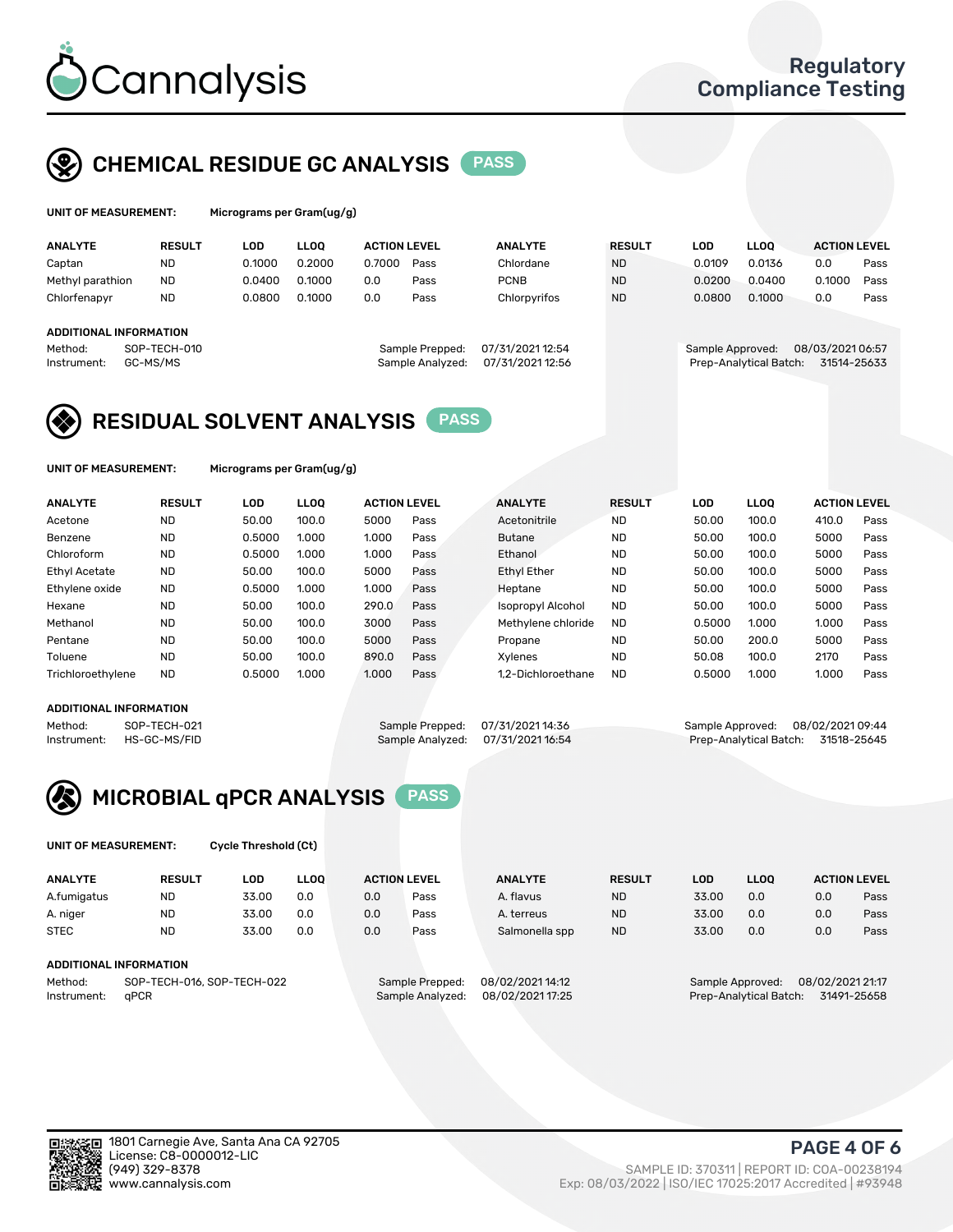

 $U$ UNIT OF MEASUREMENT: Micrograms per Gram(ug/g)



| <b>ANALYTE</b>                | <b>RESULT</b>                                                                                                                                                           | <b>LOD</b> | <b>LLOO</b>                    | <b>ACTION LEVEL</b> |                  | <b>ANALYTE</b>   | <b>RESULT</b> | <b>LOD</b> | LLOO <sup>1</sup>      | <b>ACTION LEVEL</b> |
|-------------------------------|-------------------------------------------------------------------------------------------------------------------------------------------------------------------------|------------|--------------------------------|---------------------|------------------|------------------|---------------|------------|------------------------|---------------------|
| Arsenic                       | <b>ND</b>                                                                                                                                                               | 0.0120     | 0.1000                         | 0.2000              | Pass             | Cadmium          | <b>ND</b>     | 0.0072     | 0.0500                 | 0.2000<br>Pass      |
| Lead                          | <lloo< td=""><td>0.0068</td><td>0.0500</td><td>0.5000</td><td>Pass</td><td>Mercury</td><td><b>ND</b></td><td>0.0060</td><td>0.0500</td><td>0.1000<br/>Pass</td></lloo<> | 0.0068     | 0.0500                         | 0.5000              | Pass             | Mercury          | <b>ND</b>     | 0.0060     | 0.0500                 | 0.1000<br>Pass      |
| <b>ADDITIONAL INFORMATION</b> |                                                                                                                                                                         |            |                                |                     |                  |                  |               |            |                        |                     |
| Method:                       | SOP-TECH-013                                                                                                                                                            |            |                                |                     | Sample Prepped:  | 08/02/2021 10:12 |               |            | Sample Approved:       | 08/03/2021 11:01    |
| Instrument:                   | ICP-MS                                                                                                                                                                  |            |                                |                     | Sample Analyzed: | 08/02/2021 13:11 |               |            | Prep-Analytical Batch: | 31530-25651         |
| UNIT OF MEASUREMENT:          | <b>MYCOTOXINS ANALYSIS</b>                                                                                                                                              |            | Micrograms per Kilogram(ug/kg) | <b>PASS</b>         |                  |                  |               |            |                        |                     |

| <b>ANALYTE</b>          | <b>RESULT</b> | LOD   | LLOO            | <b>ACTION LEVEL</b> | <b>ANALYTE</b> | <b>RESULT</b>    | LOD   | LLOO             | <b>ACTION LEVEL</b> |      |
|-------------------------|---------------|-------|-----------------|---------------------|----------------|------------------|-------|------------------|---------------------|------|
| Aflatoxin B1            | ND            | 1.000 | 2.000           | N/A                 | Aflatoxin B2   | <b>ND</b>        | 2.000 | 5.000            |                     | N/A  |
| Aflatoxin G1            | <b>ND</b>     | 2.000 | 5.000           | N/A                 | Aflatoxin G2   | ND               | 2.000 | 5.000            |                     | N/A  |
| <b>Total Aflatoxins</b> | ND            | 10.00 | 14.00           | 20.00<br>Pass       | Ochratoxin A   | <b>ND</b>        | 1.000 | 2.000            | 20.00               | Pass |
| ADDITIONAL INFORMATION  |               |       |                 |                     |                |                  |       |                  |                     |      |
| Method:                 | SOP-TECH-020  |       | Sample Prepped: | 07/31/2021 15:28    |                | Sample Approved: |       | 08/03/2021 10:43 |                     |      |

Instrument: LC-MS/MS Sample Analyzed: 07/31/2021 16:23 Prep-Analytical Batch: 31519-25644

# FILTH & FOREIGN MATERIAL ANALYSIS PASS

UNIT OF MEASUREMENT: Filth and Foreign Matter (%, #/3g)

| <b>ANALYTE</b>                                              | <b>RESULT</b>          | LOD | <b>LLOO</b> | <b>ACTION LEVEL</b> |                                     | <b>ANALYTE</b>                      | <b>RESULT</b>                                                                 | LOD | <b>LLOO</b> | <b>ACTION LEVEL</b> |      |
|-------------------------------------------------------------|------------------------|-----|-------------|---------------------|-------------------------------------|-------------------------------------|-------------------------------------------------------------------------------|-----|-------------|---------------------|------|
| IF RH ME                                                    | <b>ND</b>              | 0.0 | 0.0         | 1.000               | Pass                                | <b>IFM</b>                          | <b>ND</b>                                                                     | 0.0 | 0.0         | 25.00               | Pass |
| Mold                                                        | <b>ND</b>              | 0.0 | 0.0         | 25.00               | Pass                                | <b>SSCD</b>                         | <b>ND</b>                                                                     | 0.0 | 0.0         | 25.00               | Pass |
|                                                             | ADDITIONAL INFORMATION |     |             |                     |                                     |                                     |                                                                               |     |             |                     |      |
| Method:<br>SOP-TECH-009<br>Instrument:<br>Visual Inspection |                        |     |             |                     | Sample Prepped:<br>Sample Analyzed: | 08/03/2021 14:40<br>08/03/202114:42 | 08/03/2021 14:47<br>Sample Approved:<br>Prep-Analytical Batch:<br>31569-25681 |     |             |                     |      |



PAGE 5 OF 6